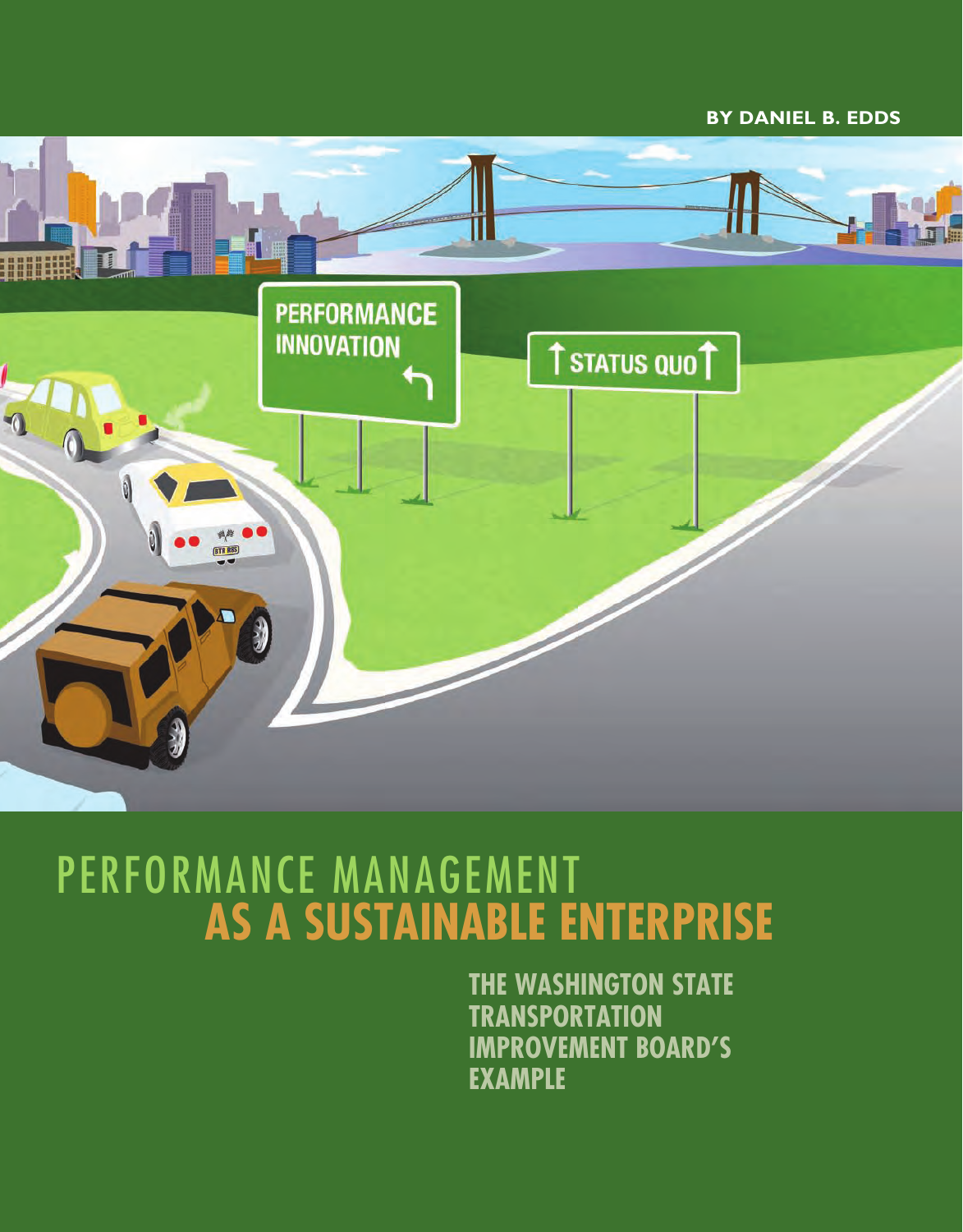eveloping a system of performance management and<br>then sustaining that system over time is a significant<br>challenge, but doing so yields significant rewards. then sustaining that system over time is a significant challenge, but doing so yields significant rewards. Sustainable performance management has four levels: planning, budgeting, management, and evaluation. Getting to the point where performance management actually causes change means moving beyond planning and budgeting, and into the sustained execution of managing processes and continuously evaluating the results. The case study contained in this article is the perfect case in point: the Washington State Transportation Improvement Board's transformation from a failing agency to a success story is an award-winning example of effective performance management.

## **BEGIN WITH A FORMAL STRUCTURE**

There are several established management frameworks organizations can use as possible structures for a performance management system — the balanced scorecard, cooperative benchmarking, performance budgeting, performance reporting, Stat systems, strategic cascading systems,

and the criteria for the Malcom Baldrige National Quality Program Award. The value of these frameworks is that a proven architecture provides a disciplined approach to improving business processes, identifying key performance indicators (KPIs), and directing where change will have the greatest impact.

The main factor shared by all the popular performance improvement frameworks or systems in the last 30 years (Total Quality Control, Total Quality Management, Activity Based Costing and Management, Lean, Six Sigma,

Balanced Scorecard, and Baldrige) is the requirement that organizations identify, control, and manage processes. As W. Edwards Deming famously said, "If you cannot describe what you are doing as a process, you don't know what you are doing." The reason is simple. Processes are what turn the assets and raw materials of any organization into useful products and services. A local fire department might have the best equipment money can buy, the fittest fire fighters, and the best dispatch technology, but disciplined processes that have been established over time are what put the equipment and personnel at the right place at the right time to extinguish the blaze in the most effective manner.

Process management deals with many variables, but the following concepts are crucial to making improvements.

**Identify, Monitor, Measure, and Maintain Mission-Critical Processes.** Pilots manage the complex processes that fly airplanes by using a simple tool: checklists. A checklist provides for the routine maintenance of the process and, in doing so, reduces the risk of catastrophic loss.

**Make Sure an Individual or Group Owns Each Process.**  Improving processes, which means improving output relative to resources consumed, requires leadership. Someone or some group must own the responsibility of improving mission-critical processes. If no one is responsible for a process, it will never change, and however good the manager, output will only improve at the margins. Real innovation will not happen.

 Performance indicators that are not linked to core business processes are isolated numbers. KPIs that are linked to a core process are the foundation to innovation and dramatic improvements in results.

The main factor shared by all the popular performance improvement frameworks or systems in the last 30 years is the requirement that organizations identify, control, and manage processes.

**Set Control Limits.** Most people realize that a performance number without a clear target is just that  $-$  a number. Setting well-defined targets for performance is crucial; however, setting the target range is just as important. A traffic light has three signals: green for go, red for stop, and yellow for caution. Control limits do the same thing. They establish the range for excellent performance, the range where change is not mandatory, and the range where performance needs careful evaluation. Think of a local school district that

must assess students for special needs services. If 100 percent of the students assessed qualified for services, it could be argued that either the assessment tool is flawed or the prequalifying observations by parents and teachers are perfect. A single number, say 70 percent, might represent the correct target, and a range expressed in color-coded graphics will help in evaluating performance (see Exhibit 1).

### **MAKING PERFORMANCE EVERYONE'S JOB**

A performance management system is sustainable when it permeates the culture. One way of integrating quality into every job is to establish performance management teams.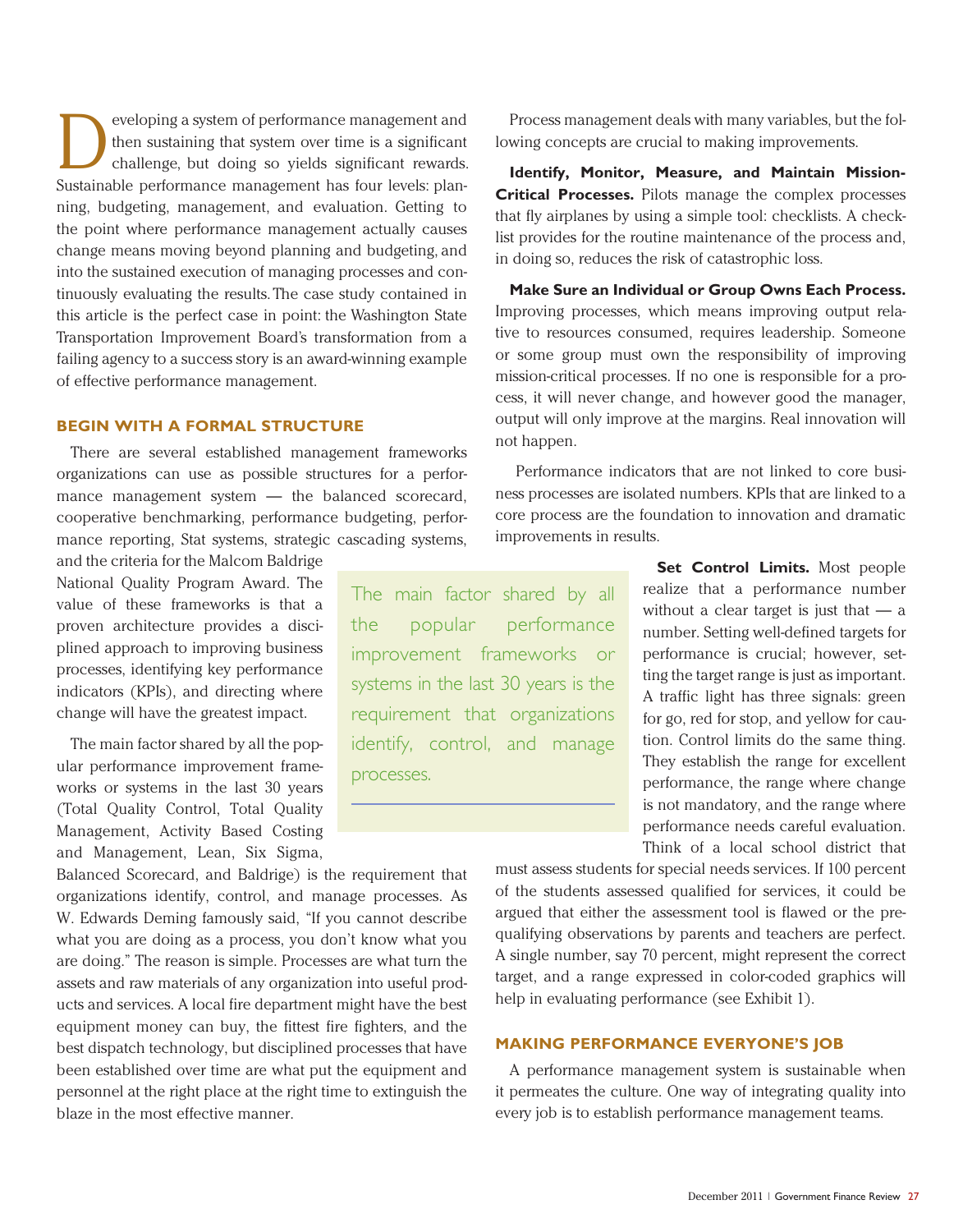

**Quality Teams.** Quality teams tend to integrate an organization vertically as well as horizontally — in other words, they link everyone at all levels of the organization into an interdependent unit. They tend to break down the hierarchical classes many organizations have. They provide the framework that unites everyone in pursuit of the common purpose: improving quality performance. An organization can adopt different kinds of quality teams for different functions.

**Process Improvement Teams.** Process improvement teams regularly review core business processes. They might meet once a month or once a quarter, but they will have predetermined schedules for reviewing mission-critical business processes. They focus on how to improve the performance, and no change is made unless the team determines that it is mandatory.

**CASE STUDY: PERFORMANCE INNOVATION**

In 2008, the Washington State Transportation Improvement Board (TIB) received both the GFOA's Award for Excellence and the Washington State Quality Award for Leadership for its hard-won gains in performance. In getting to that point, the organization learned three major lessons about the challenge of performance management sustainability:

- $\blacksquare$  Use a formal structure to design the system.
- $\blacksquare$  Use control limits to drive ongoing review.
- Use performance teams to get everyone involved.

The state Legislature created the TIB in 1988 to address the escalating demand for roadways as urban development increased. Essentially, the agency acts much like a bank, providing funds for road improvement projects (except the funds

> do not have to be repaid). The agency funds more than \$100 million in road construction projects, and this funding, in combination with other state, federal, and local resources, is how the state's urban roads are built and maintained. For small towns, the TIB also contracts for extensive construction oversight and project management to ensure that projects are completed on time and within budget.

**Performance Reporting Teams.** Performance reporting teams design and run the data queries that tell the organization's performance story. Without meaningful data, there is no way to track improvement, so members of this team will decide what is meaningful and what is just numbers. This team scans the mountains of data to determine which numbers tell the story, good or bad.

If no one is responsible for a process, it will never change, and however good the manager, output will only improve at the margins. Real innovation will not happen.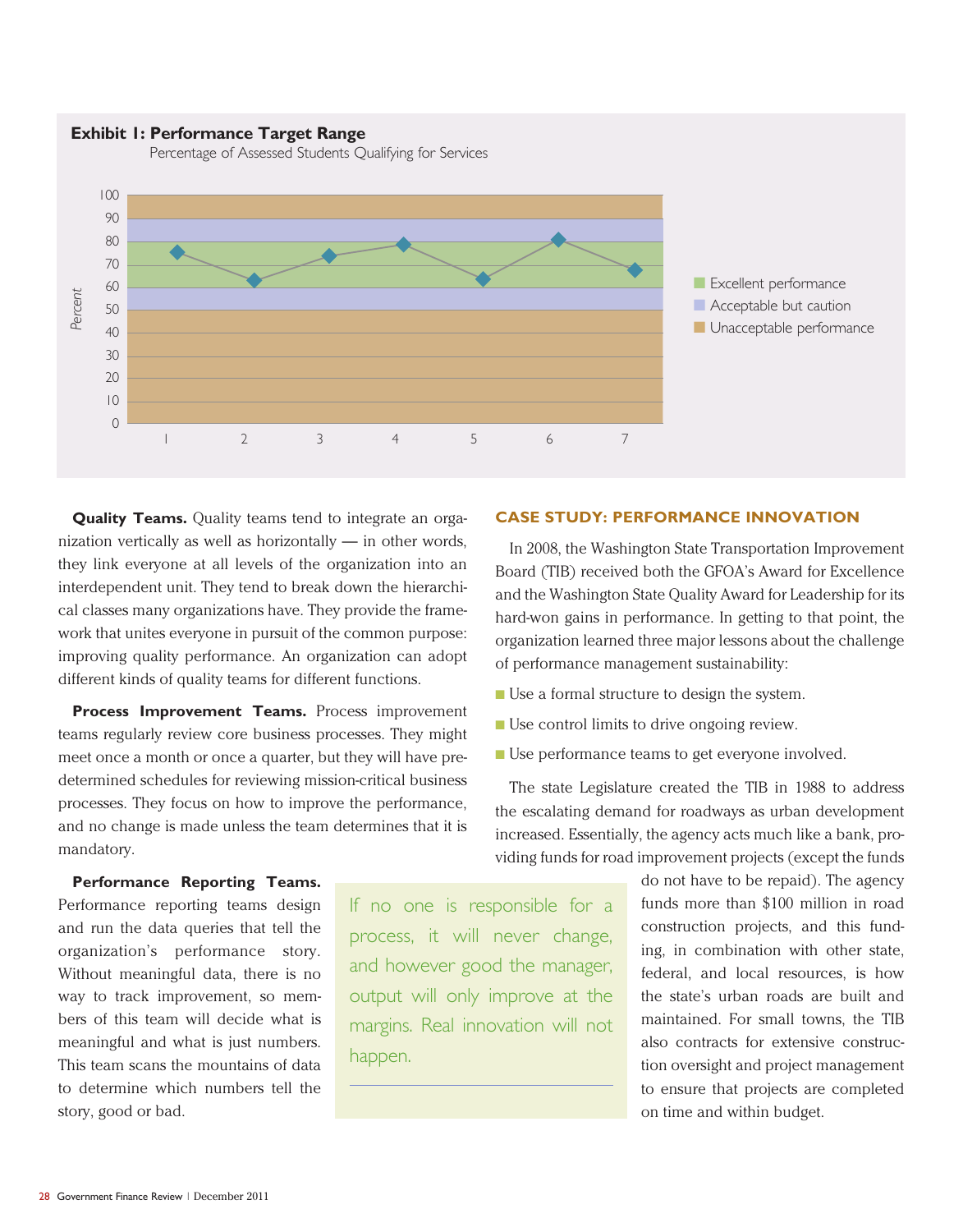# **Exhibit 2: The TIB's Modified Balanced Scorecard Structure**

| <b>Traditional Balanced</b><br><b>Scorecard Perspectives</b> | The TIB's Perspectives           |
|--------------------------------------------------------------|----------------------------------|
| Customer                                                     | Informed investors and customers |
| Internal processes                                           | Exemplary business practices     |
| Internal learning<br>and growth                              | Strong project control           |
| Financial                                                    | Sustainable financial management |

The agency had become troubled by 2001, when a new executive director took over. It had consistently over-committed resources and was nearly insolvent. The Legislature was ready to strip its funding and the governor was threatening to shut it down entirely. In looking for something to save the agency, the new director chose to undertake the balanced scorecard system because:

- $\blacksquare$  It was comprehensive and holistic.
- $\blacksquare$  It balanced competing forces such as customer service with the requirement for fiscal sustainability.
- $\blacksquare$  It provided a disciplined structure for data collection and performance reporting.
- $\blacksquare$  Technology was available to automate the system and make it transparent via the Internet.

# **THE BALANCED SCORECARD**

The framework of a balanced scorecard system places every aspect of an organization into one of four "perspectives." In developing its scorecard, the TIB modified the

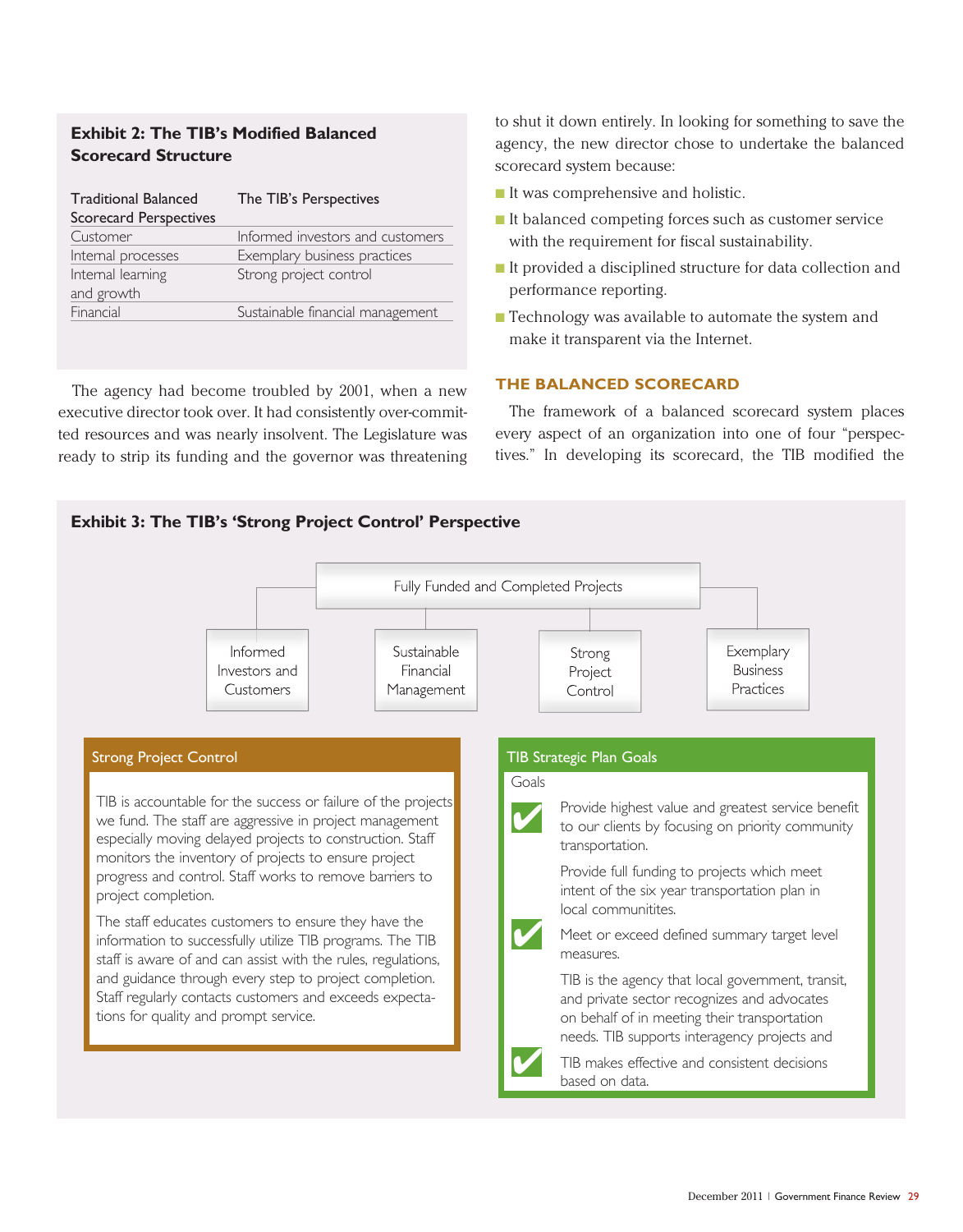#### **Exhibit 4: KPI Performance**





Pilots manage the complex processes that fly airplanes by

using a simple tool: checklists.

traditional balanced scorecard perspectives to fit its unique organization (see Exhibit 2).

As part of the balanced scorecard structure, each perspective is defined, and then strategic goals and objectives are aligned to the perspective. Exhibit 3, from the TIB's website, shows each organizational perspective and lists the definition for the "strong project control" perspective and the associated measurable objectives, or goals, that are aligned with the agency's strategy, vision, and mission.

A series of performance measures are linked to these goals. For example, one of the goals — "provide highest value and greatest service benefit to our clients" — can be seen in sever-

al ways. Each road carries a numerical value that indicates its condition. A new road is 100. If the indicator drops below 70, major renovation is required at a cost factor of about three times what it would have taken to maintain the road properly. If it falls below 50, the cost factor jumps to six times what it would cost to have maintained the road prop-

erly. Therefore, the TIB looks for projects that provide a clear cost advantage by keeping the roads maintained.

The TIB also uses control limits to monitor and improve its business processes. The agency identifies KPIs to help it maintain its "exemplary business practices" perspective. Exhibit 4

illustrates one KPI, "percentage of dollars spent on construction costs." This information is critical because the agency needs to maintain its cash flow by balancing payments between projects that are in the planning phase and projects that are in the construction phase. Too many projects in the construction phase mean account balances are being quickly depleted. The chart is color coded to visually communicate the performance target range: Data in green are optimum performance; data in yellow are acceptable but need to be watched; and data in red are unacceptable and action needs to be taken.

# **THE WASHINGTON STATE QUALITY REVIEW**

In 2008, the TIB undertook another performance improvement campaign: a Washington State Quality Award for Leadership review. The agency wanted the most thorough review possible, and after putting so much effort into getting its financial house in order, there

was little left for improving other areas of operation. The Washington State Quality Award review, which is based on the Baldrige criteria for performance excellence, provided the structure for looking at every process and making it as efficient as it could possibly be.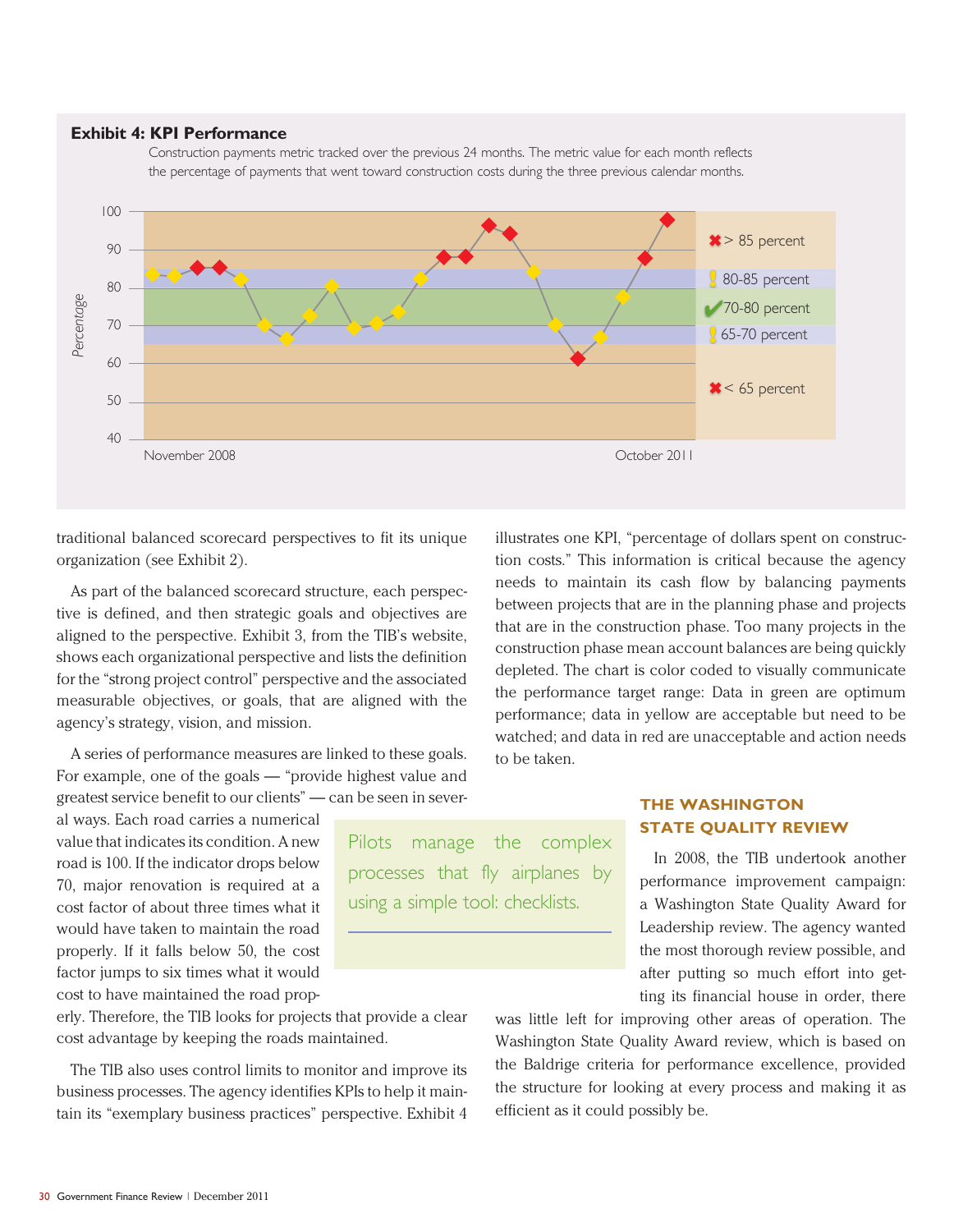As a result, the entire TIB staff has well-defined responsibilities for performance, and everyone is on at least one business process improvement team. These teams are active and ongoing, and they routinely review business process for opportunities to improve. No process change is made until the team determines that the improvement is warranted and that it will in fact result in real improvement.

As part of the balanced scorecard structure, each perspective is defined, and then strategic goals and objectives are aligned to the perspective.

was approximately 11 years, while that is down today, to 4.5 years for the urban corridor program, 4.5 years for the arterial program, and 3 years for the small city program. Other areas also show marked improvement.

### **Customer Service Was Redefined.**

Customer service has taken a significant new direction. Before 2001, "customer service" was defined as providing all the money the customer needed. This

#### **SEEING RESULTS**

Creating a robust and sustainable performance management system has resulted in measurable improvement for the TIB. For example, in 2001, it took five months for the agency to pay its obligations to their municipal clients, whereas now it takes 18 days. In 2001, an application for funding might get lost in the paperwork for weeks and take months to wind its way through the approval process, but now it takes less than 30 days. (In fact, customer correspondence is so critical to the TIB's performance that the agency established a KPI to monitor it.) In 2001, administration took up 1.3 percent of the total budget, and that percentage is about the same today (meaning the agency has reduced its administrative overhead, relative to inflation). In 2001, the average project lifecycle time



reactive model has changed, however. As an example, rather than waiting for an application, the TIB might contact a small city because the agency's data indicate some city streets need repair. The TIB also works with its customers to help them secure financing from both state and federal sources. Working closely with these partners allows the TIB to guide its customers through the bureaucracy faster.

**The Application Review Process Is Faster.** One of the projects the balanced scorecard initiative identified was a complete rewrite of the agency's regulations. Though it was a massive undertaking, the standards have been completely rewritten to conform with the Washington governor's Plain Talk executive order requiring all state agencies to use simple and clear language when communicating with citizens and businesses. The TIB now has one of the simplest applications for funds in the state. It is just one page.

**Projects Are Completed on Time.** Improving performance has decreased the number of delayed projects by 70 percent. Completing projects faster means reduced risk of cost overruns and the need for inflationary adjustments to cost, more cost stability because of less exposure to volatile commodity markets, and improved public safety.

**Strategy and Performance Has Become Everyone's Job.** Everyone who goes to work for the TIB automatically becomes part of a performance team. Continuous performance improvement is part of the organizational culture, and everyone from the board chair to the office intern knows his or her precise role. The TIB has three well-defined performance teams:

- $\blacksquare$  A process improvement team that monitors and evaluates each business process.
- $\blacksquare$  A performance management team that manages the agency's dashboard.